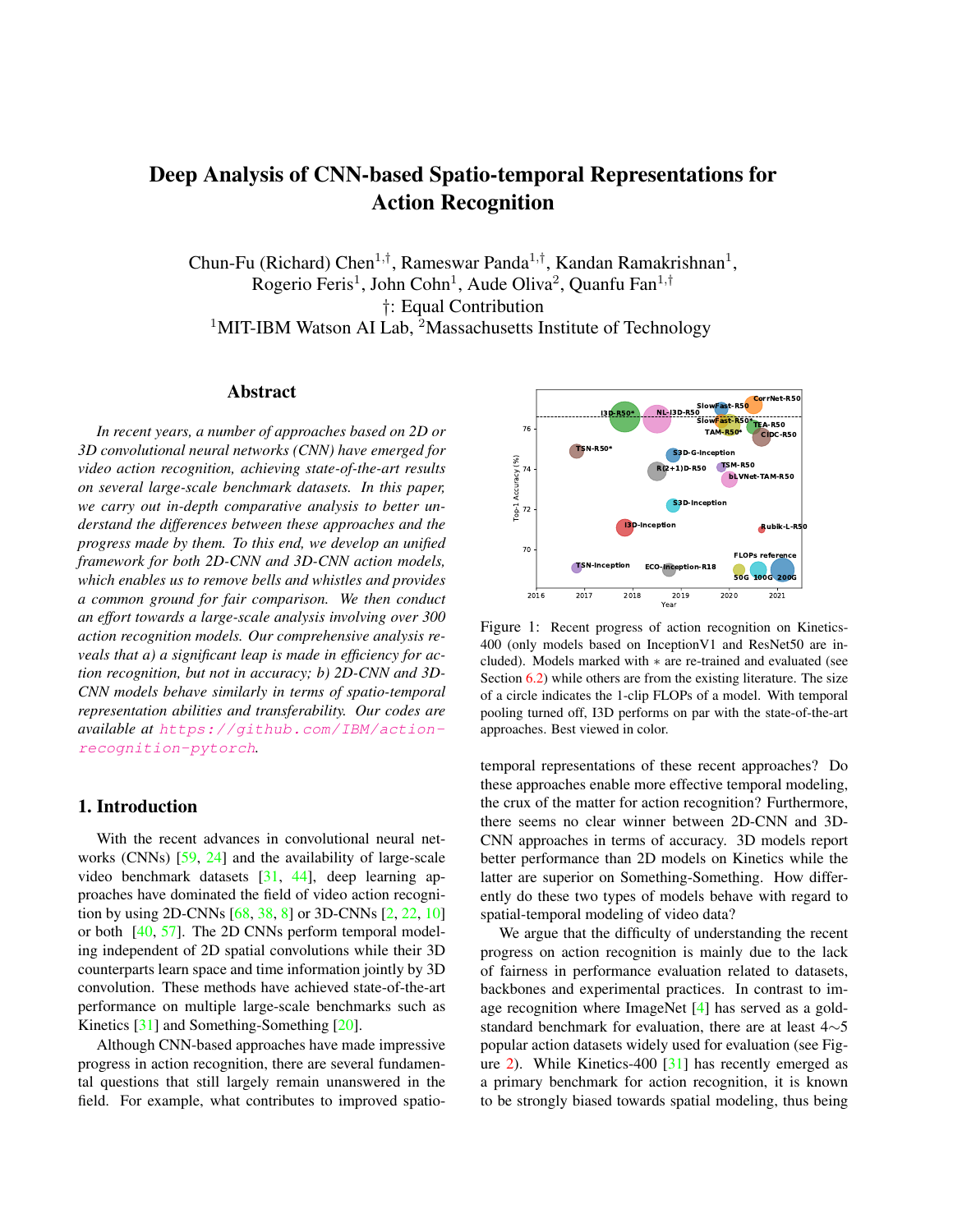inappropriate for validating a model's capability of spatiotemporal modeling. In addition, there seems to be a tendency in current research to overly focus on pursuing stateof-the-art (SOTA) performance, but overlooking other important factors such as the backbone networks and the number of input frames. For instance, I3D [2] based on 3D-InceptionV1 has become a *"gatekeeper"* baseline to compare with for any recently proposed approaches of action recognition. However such comparisons are often unfair against stronger backbones such as ResNet50 [24]. As shown in Figure 1, I3D, with ResNet50 as backbone, performs comparably with or outperforms many recent methods that are claimed to be better. As a result, such evaluation are barely informative w.r.t whether the improved results of an approach come from a better backbone or the algorithm itself. As discussed in Section 3, performance evaluation in action recognition may be further confounded by many other issues such as variations in training and evaluation protocols, model inputs and pretrained models.

In light of the great need for better understanding of CNN-based action recognition models, in this paper we provide a common ground for comparative analysis of 2D-CNN and 3D-CNN models without any bells and whistles. We conduct comprehensive experiments and analysis to compare several representative 2D-CNN and 3D-CNN methods on three large-scale benchmark datasets. Our main goal is to deliver deep understanding of the important questions brought up above, especially, *a) the current progress of action recognition and b) the differences between 2D-CNN and 3D-CNN methods w.r.t spatial-temporal representations of video data.* Our systematic analysis provides insights to researchers to understand spatio-temporal effects of different action models across backbone and architecture and will broadly simulate discussions in the community regarding a very important but largely neglected issue of fair comparison in video action recognition.

The main contributions of our work as follows:

- A unified framework for Action Recognition. We present a unified framework for 2D-CNN and 3D-CNN approaches and implement several representative methods for comparative analysis on three standard action recognition benchmark datasets.
- Spatio-Temporal Analysis. We systematically compare 2D-CNN and 3D-CNN models to better understand the differences and spatio-temporal behavior of these models. Our analysis leads to some interesting findings as follows: a) Temporal pooling tends to suppress the efficacy of temporal modeling in an action model, but surprisingly provides a significant performance boost to TSN [68]; b) By removing nonstructural differences between 2D-CNN and 3D-CNN models, they behave similarly in terms of spatiotemporal representation abilities and transferability.

• Benchmarking of SOTA Approaches. We thoroughly benchmarked several SOTA approaches and compared them with I3D. Our analysis reveals that I3D still stays on par with SOTA approaches in terms of accuracy (Figure 1) and the recent advance in action recognition is mostly on the efficiency side, not on accuracy. Our analysis also suggests that the input sampling strategy taken by a model (i.e. uniform or dense sampling) should be considered for fairness when comparing two models (Section 6.2).

#### 2. Related Work

Video understanding has made rapid progress with the introduction of a number of large-scale video datasets such as Kinetics [31], Sports1M [30], Moments-In-Time [44], and YouTube-8M [1]. A number of models introduced recently have emphasized the need to efficiently model spatiotemporal information for video action recognition.

Most successful deep architectures for action recognition are usually based on two-stream model [54], processing RGB frames and optical-flow in two separate CNNs with a late fusion in upper layers [30]. Two-stream approaches have been used in different action recognition methods [3, 6, 19, 75, 56, 63, 70, 66, 11, 12]. Another straightforward but popular approach is the use of 2D-CNN to extract frame-level features and then model the temporal causality. For example, TSN [68] propose consensus module to aggregate features; on the other hand, TRN [77] use bag of features to model relationship between frames. While TSM [38] shifts part of the channels along temporal dimension, thereby allowing for information to be exchanged among neighboring frames, TAM [8] is based on depthwise  $1 \times 1$  convolutions to capture temporal dependencies across frames effectively. Different methods for temporal aggregation of feature descriptors have also been proposed [13, 35, 73, 66, 48, 16, 15]. More complex approaches have also been investigated for capturing longrange dependencies, e.g. non-local neural networks [69].

Another approach is to use 3D-CNN, which extends the success of 2D models in image recognition [28] to recognize actions in videos. For example, C3D [60] learns 3D ConvNets which outperforms 2D CNNs through the use of large-scale video datasets. Many variants of 3D-CNNs are introduced for learning spatio-temporal features such as I3D [2] and ResNet3D [22]. 3D CNN features were also demonstrated to generalize well to other vision tasks, such as action detection  $[52]$ , video captioning  $[45]$ , action localization  $[47]$ , and video summarization  $[46]$ . Nonetheless, as 3D convolution leads high computational load, few works aim to reduce the complexity by decomposing the 3D convolution into 2D spatial convolution and 1D temporal convolution, e.g., P3D [50], S3D [72], R(2+1)D [62], or incorporating group convolution [61]; or using a combina-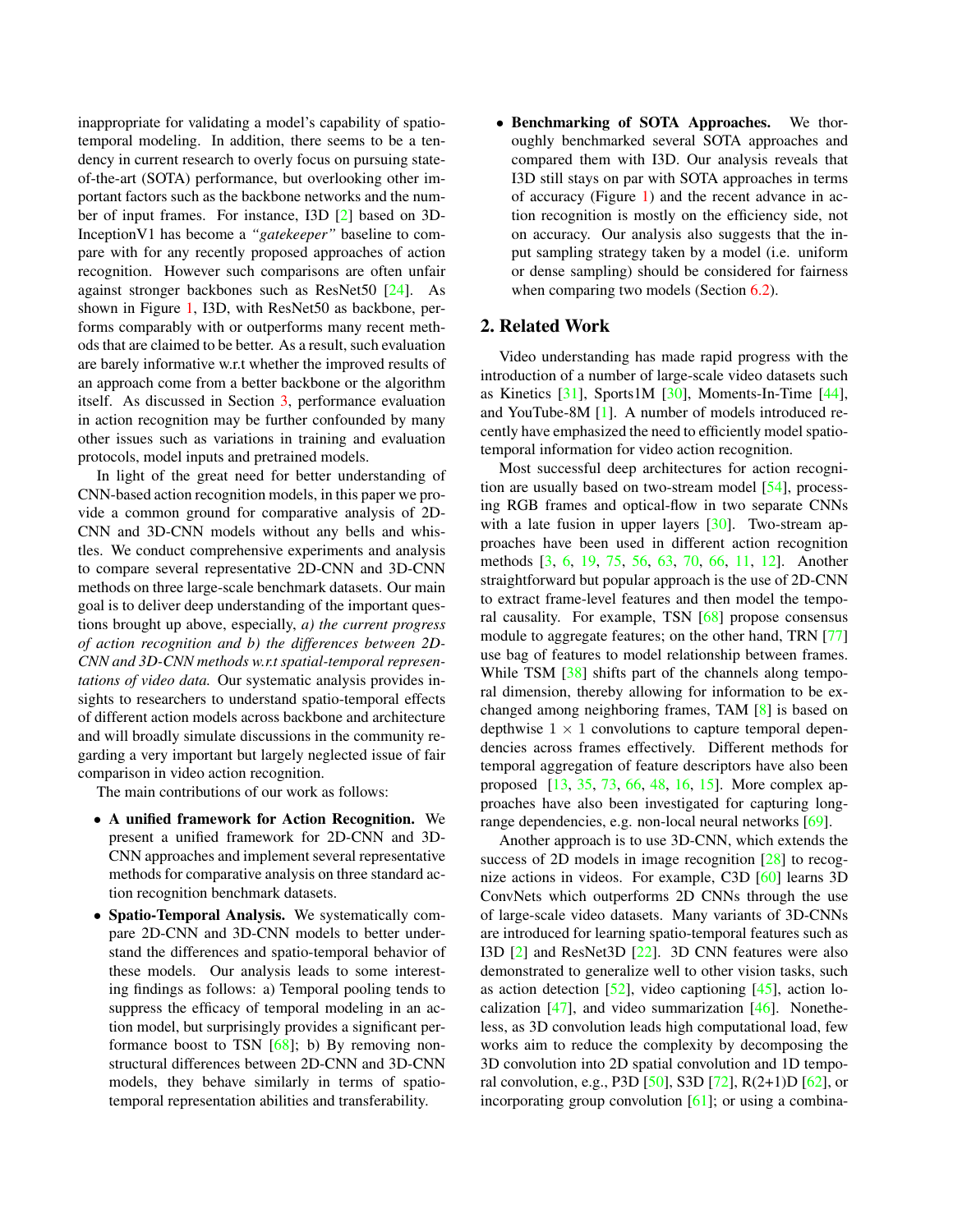tion of 2D-CNN and 3D-CNN [79]. Furthermore, SlowFast network employs two pathways to capture short-term and long-term temporal information [10] by processing a video at both slow and fast frame rates. Beyond that, Timeception applies the Inception concept in the temporal domain for capturing long-range temporal dependencies  $[26]$ . Feichtenhofer [9] finds efficient networks by extending 2D architectures through a stepwise expansion approach over the key variables such as temporal duration, frame rate, spatial resolution, network width, etc. Leveraging weak supervision [14, 67, 33] or distillation [18] is another recent trend in action recognition. Few works have assessed the importance of temporal information in a video, e.g., Sigurdsson *et.al* analyzed performance per action category based on different levels of object complexity, verb complexity, and motion [53]. They state that to differentiate temporally similar but semantically different videos, its important for models to develop temporal understanding. Huang *et. al* analyzed the effect of motion via an ablation analysis on C3D model [25]. Nonetheless, these works only study a limited set of backbone and temporal modeling methods.

#### 3. Challenges of Evaluating Action Models

The first challenge in evaluating action models stem from the fact that unlike ImageNet for image classification, action recognition does not have one dataset widely used for every paper. As shown in Figure 2, the most popular Kinetics-400 is used by around  $60\%$  papers<sup>1</sup>. On the other hand, Something-Something (V1 and V2), which has very different temporal characteristic from Kinetics-400, is also used by about 50% papers. Furthermore, two successors of the Kinetics-400 datasets, Kinetics-600 and Kinetics-700 are released recently. It is difficult to evaluate different methods if they do not test on common datasets. We further check those 37 papers how do they compare the performance in their paper [60, 68, 2, 17, 50, 78, 58, 77, 5, 76, 22, 65, 34, 79, 72, 62, 69, 23, 42, 29, 49, 38, 8, 36, 26, 41, 10, 61, 71, 39, 57, 51, 74, 7, 64, 9, 37]. We evaluate those papers from four aspects, including backbone, input length, training protocol and evaluation protocol. Figure 2 shows the summary of how papers compare to others differently.

Backbone. From our analysis, we observe that about 70% papers compare results with different backbones (e.g., most of the papers use ResNet50 as backbone but compare with I3D [2] which uses InceptionV1 as the backbone). Comparing action models with different types of backbones can often lead to incorrect conclusions, also making harder to evaluate the advantage of the proposed temporal modeling. For example, using stronger backbone for I3D, it improves the results by 4.0% on Kinetics-400 (see Figure 7).



Figure 2: Statistics collected from 37 action recognition papers from 2015 to 2020. Left: Used datasets. Right: Ratio of papers used different settings to compare with others.

Input Length. Figure 2 shows that about 80% of the papers use different number of frames for comparison. It is because each method could prefer different frame numbers; however, comparing under different number of frames could favor either the proposed method or the reference method.

Training Protocol. Due to recent advances in technology, It is often easier to train action recognition models for a very long time (epochs) which was not possible a few years ago, indicating that old methods might not be well-trained. Furthermore, many works reuse the ImageNet weights to initialize the models while others are not. It raises the concern that does the gain comes from different training protocol. Based on our analysis, about 60% of the papers use different protocols to train action recognition models.

Evaluation Protocol. As the models are trained under different sampling strategies and input lengths, a model is used to take more than one clip from a video for prediction. Hence, different evaluation protocol could lead unclear comparison. About 60% papers evaluated models differently when comparing to others.

#### 4. 2D-CNN and 3D-CNN Approaches

To address the above mentioned issue for fair comparison, we analyze several popular 2D-CNN and 3D-CNN approaches for action recognition, including I3D [2], ResNet3D [21], S3D [72], R(2+1)D [62], TSN [68] and TAM [8]. These approaches not only yield competitive results on popular large-scale datasets, but also widely serve as fundamental building blocks for many other successive approaches such as SlowFast  $[10]$  and CSN  $[61]$ .

Among these approaches, I3D and ResNet3D are pure 3D-CNN models, differing only in backbones. S3D and R(2+1)D factorize a 3D convolutional filter into a 2D spatial filter followed by a 1D temporal filter. In such a sense, they are architecturally similar to 2D models. However, we categorize them into 3D-CNN models as their implementations are based on 3D convolutions. While TSN rely only on 2D convolution without temporal modeling, TAM, another 2D-CNN approach, adds efficient depthwise temporal aggregation on top of TSN, which shows strong results on Something-Something [8]. Finally, since SlowFast is arguably one of the best approaches on Kinetics, we use it

<sup>&</sup>lt;sup>1</sup>Kinetics-400 dataset is available after 2017, the used rate increases to 69% if only the papers published after 2017 are counted.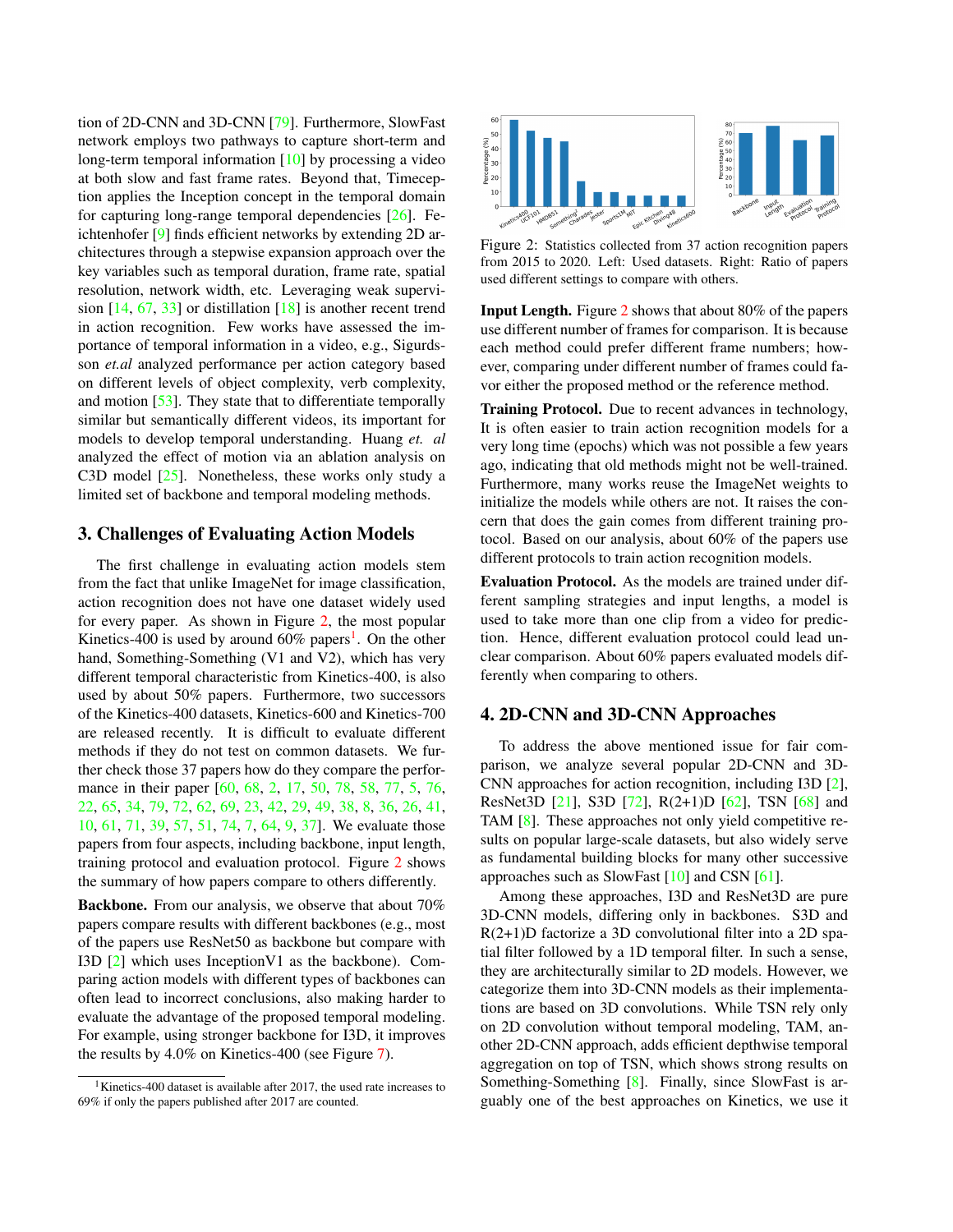| Approach                     | Model<br>Input | Input<br>Sampling | <b>Backbone</b>          | Temporal<br>Pooling | Spatial<br>Module | Temporal<br>Aggregation | Initial<br>Weights   |
|------------------------------|----------------|-------------------|--------------------------|---------------------|-------------------|-------------------------|----------------------|
| I3D[2]<br>R3D [21]           | 4 <sub>D</sub> | Dense             | Inception V1<br>ResNet   | Y                   | 3D Conv.          | 3D Conv.                | Inflation            |
| S3D [72]<br>$R(2+1)D [62]$   |                |                   | Inception V1<br>ResNet   |                     | 2D Conv.          | 1D Conv.                | Inflation<br>Scratch |
| TAM $[8]$<br><b>TSN [68]</b> | 3D             | Uniform           | bLResNet<br>Inception V1 | N                   | 2D Conv.          | 1D dw Conv.<br>None     | ImageNet<br>ImageNet |

Table 1: 2D-CNN and 3D-CNN approaches in our study.

as a reference to SOTA results. Apart from using different types of convolutional kernels, 2D and 3D models differ in a number of other aspects, including model input, temporal pooling, and temporal aggregation, as shown in Table 1.

The differences between 2D-CNN and 3D-CNN approaches make it a challenge to compare these approaches. To remove the bells and whistles and ensure a fair comparison, we show in Figure 3 that 2D and 3D models can be represented by a general framework. Under such a framework, an action recognition model is viewed as a sequence of stacked spatio-temporal modules with temporal pooling optionally applied. Thus what differentiates a model from another boils down to only its spatio-temporal module. We re-implemented all the approaches used in our comparison under this framework, which allows us to test an approach flexibly using different configurations such as backbone, temporal pooling and temporal aggregation. For example, in S3D-ResNet (i.e.,  $R(2+1)D$ ), we do not expand the channel dimension between spatial and temporal convolution to keep it align to S3D [72]. More details on the models and implementations can be found in the Supplemental.

## 5. Datasets, Training, Evaluation Protocols

To ensure fair comparison and facilitate reproduciblity, we train all the models using the same data preprocessing, training protocol, and evaluation protocol. Below we provide a brief description and refer the reader to the Supplemental for more details including the source codes.

Datasets. We choose Something-Something V2 (*SSV2*), Kinetics-400 (*Kinetics*) and Moments-in-time (*MiT*) for our experiments. We also create a mini version of each dataset: *Mini-SSV2* and *Mini-Kinetics* account for half of their full datasets by randomly selecting half of the categories of *SSV2* and *Kinetics*. *Mini-MiT* is provided on the official *MiT* website, consisting of 1/8 of videos in the full dataset.

Training. Following [8], we progressively train the models using different input frames. Let  $K_i \in [8, 16, 32, 64]$  where  $i = 1...4$ . We first train a starter model using 8 frames. The model is either inflated with (e.g., I3D) or initialized from (e.g., TAM) its corresponding ImageNet pre-trained model. We then finetune the model using more frames  $K_i$ from the model using  $K_{i-1}$  frames.

Evaluation. There are two major evaluation metrics for video action recognition: clip-level accuracy and videolevel accuracy. Clip-level accuracy is prediction by feeding



Figure 3: A general framework for 2D-CNN and 3D-CNN approaches of video action recognition. A video action recognition model can be viewed as a sequence of stacked spatio-temporal modules. The input frames are formed as a 3D tensor for 2D models and 4D tensor for 3D models.

a single clip into the network and video-level accuracy is the combined predictions of *multiple* clips; thus, the videolevel accuracy is usually higher than the clip-level accuracy. By default, we report the clip-level accuracy.

## 6. Experimental Results and Analysis

In this section, we provide a detailed analysis on the performance of 2D and 3D models (Section 6.1), SOTA results and transferability (Section 6.2) and their spatio-temporal effects (Section 6.3). For clarity, from now onwards, we refer to each of *I3D*, *S3D* and *TAM* as one type of spatiotemporal module illustrated in Figure 3. We name a specific model by *module-backbone[-tp]* where *tp* indicates that temporal pooling is applied. For example, I3D-ResNet18 tp is a 3D model based on ResNet18 with temporal pooling. To verify the correctness of our implementation, we trained a I3D-Inception V1 as the original paper  $[2]$ , and find that our model achieves 73.1% top-1 accuracy, which is 2% better than the result reported in the original paper. It clearly justifies the results conducted by our setup is reliable.

#### 6.1. Performance Analysis on Mini Datasets

For each spatio-temporal module, we experiment with 3 backbones (InceptionV1, ResNet18 and ResNet50) and two scenarios (w/ and w/o temporal pooling) on three datasets. In each case, 8, 16, 32 and 64 frames are considered as input. This results in a total of  $4 \times 3 \times 2 \times 3 \times 4 = 288$ models to train, many of which haven't been explored in the original papers. Since temporal pooling is detrimental to model performance (see Figure  $6$ ), our analysis in this work mainly focus on models w/o temporal pooling unless otherwise specified. Figure 4 reports the clip-level top-1 accuracies w/o temporal pooling for all models. We refer readers to the Supplemental for the results w/ temporal pooling.

Backbone Network and Input Length. As seen from Figure 4, regardless of the spatiotemporal modules used, there is a general tendency that  $ResNet50 > InceptionV1$ > ResNet18 w.r.t their overall spatiotemporal representation capability. Longer input frames tend to produce better results; however, the performance improvement does not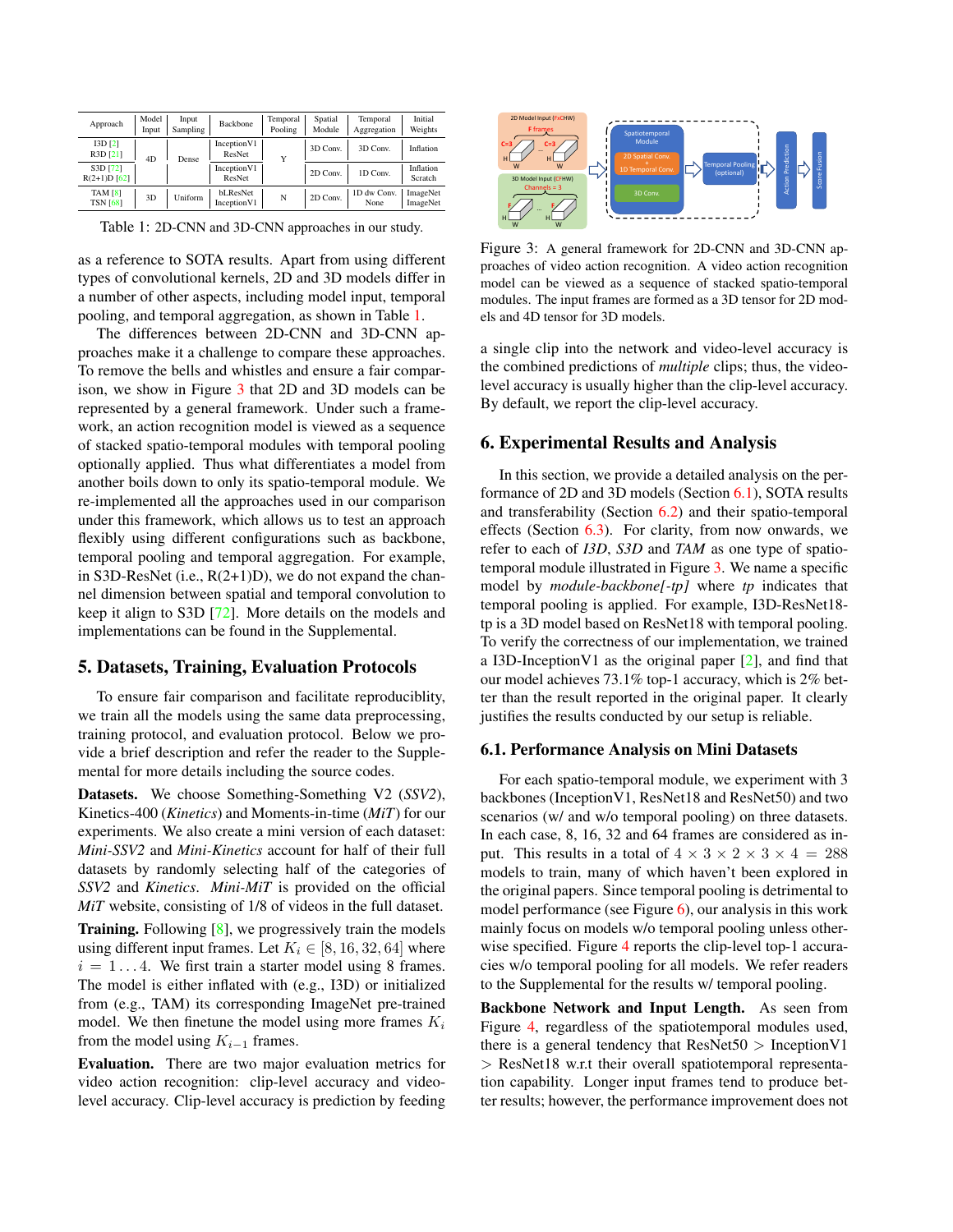

Figure 4: Top-1 accuracy of all the compared models without temporal pooling on three mini-datasets. The video architectures are separated by color while the backbones by symbol.



Figure 5: Performance comparison between *Uniform Sampling (U)* and *Dense Sampling (D)*. (a) I3D-ResNet18 (b) TAM-ResNet18. Both models do not include temporal pooling. Solid bars are the clip-level accuracy while transparent bars indicates the improvement by the video-level (multi-clip) evaluation.

seem significant after 32 frames on all three datasets.

Input Sampling. Two sampling strategies are widely adopted in action recognition to create model inputs. The first one, *Uniform sampling*, which is often seen in 2D models, divides a video into multiple equal-length segments and then randomly selects one frame from each segment. The other method used by 3D models, *dense sampling*, instead directly takes a set of continuous frames as the input. It is not clear, though, why these two types of models prefer different inputs. Figure 5 shows that uniform sampling (blue) yields better clip-level accuracies than dense sampling (orange) under all circumstances. This is not surprising as dense sampling only uses part of the test video in the clip-level evaluation. Even though the video-level evaluation boosts the performance of dense sampling by 6%∼15% on *Mini-Kinetics* and 5%∼20% on *Mini-SSV2*, its computational needs are increased proportionally, e.g., 10 clips used in Figure 5 to get video-level accuracy, increases the FLOPs by ten folds. Such costs make it inappropriate in practice. Thus, all our analysis is based on uniform sampling and clip-level evaluation unless otherwise stated. We will further analyze the effect of input sampling strategies in Section 6.2 based on the results from full datasets.

Temporal Pooling. Temporal pooling is usually applied to 3D models to reduce computational complexity. It is known that temporal pooling negatively affects model per-



Figure 6: Accuracy gain of the models with temporal pooling w.r.t. the models without temporal pooling. Temporal pooling significantly hurts the performance of all models except TSNs.

formance. Such effects, however, have not been well understood in the literature. Figure 6 shows the performance gaps between models w/ and w/o temporal pooling across different backbones and architectures. As can be seen, temporal pooling in general counters the effectiveness of temporal modeling and hurts the performance of action models, just like what spatial pooling does to object recognition and detection. For this reason, more recent 3D-CNN approaches such as SlowFast [10] and X3D [9] drop temporal pooing and rely on other techniques for reducing computation. Similarly, one important reason for the prior finding in [27] that 3D models are inferior to C2D (pure spatial models) on *Kinetics* and *MiT* is because their comparisons neglect the negative impact of temporal pooling on 3D models. As shown in Section 6.2, I3D w/o temporal pooling is competitively comparable with the SOTA approaches.

Interestingly, TSN is the only architecture benefiting from temporal pooling, demonstrating a large boost in performance on *Mini-SSV2* (>20%) and *Mini-MiT* (3%∼5%). Also, as the number of input frames increases, the improvement is more pronounced. On *Mini-Kinetics*, even though TSN is also negatively affected by temporal pooling , it suffers the least and starts seeing positive gains after 32 frames. To further confirm that, we trained a 32-frame TSN model with temporal pooling on Kinetics. This model (TSN-R50∗ in Figure 1) achieves a top-1 accuracy of 74.9%, 5.1% higher than the version w/o temporal pooling and only about 2.0% shy from the SOTA results. We interpret *temporal pooling as a simple form of exchanging information across frames*, which empowers TSN with the ability of temporal modeling. The consistent improvements by temporal pooling across all the datasets provide strong evidence that temporal modeling is necessary for video action recognition, even for datasets like Kinetics where temporal information has been shown less crucial for recognition.

## 6.2. Benchmarking of SOTA Approaches

Results on Full Datasets. I3D based on InceptionV1 has been used as an important baseline by many papers to show-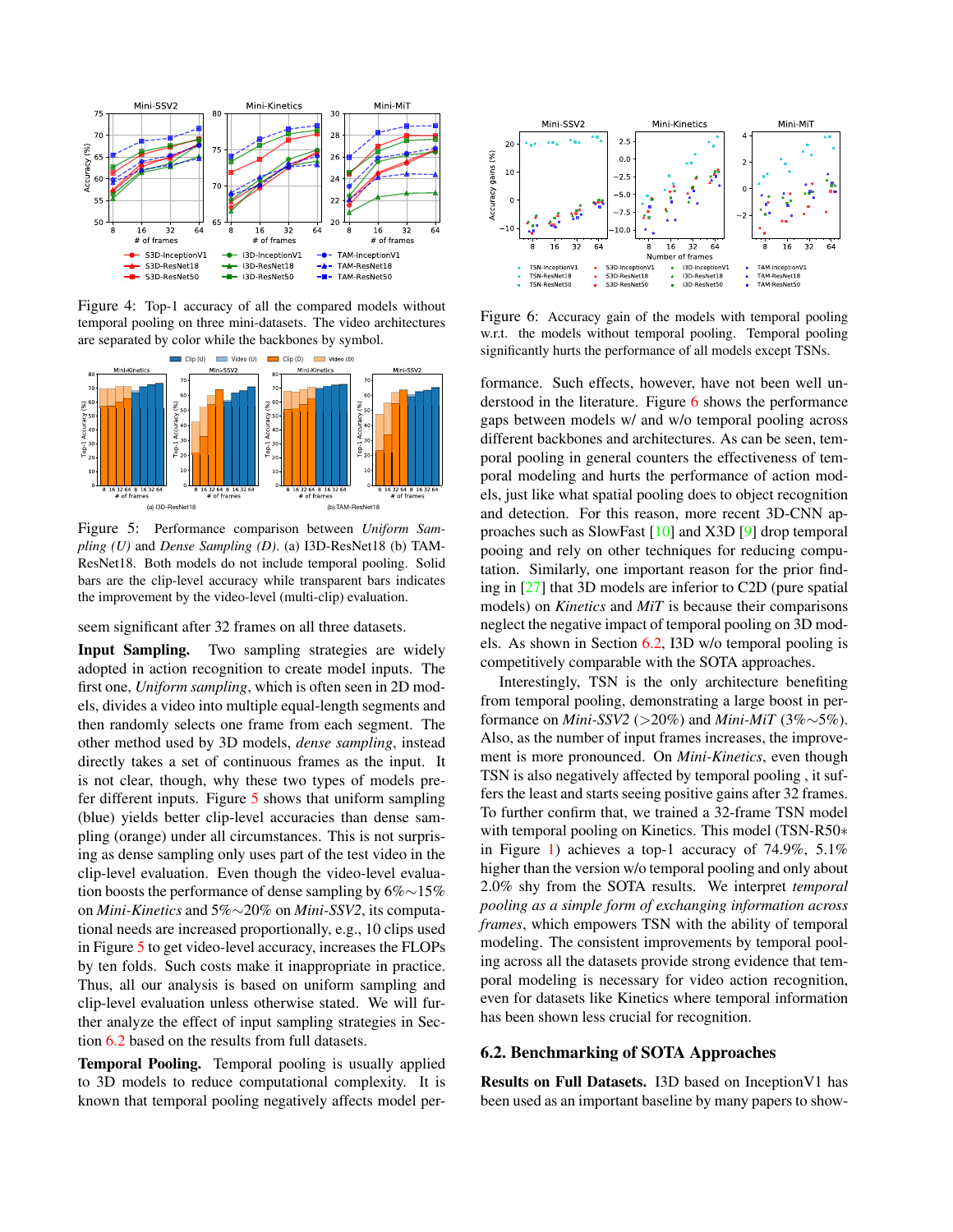

Figure 7: Performance of I3D models by changing the backbone (I3D-R50-tp), removing temporal pooling (I3D-R50-tp) and adding squeeze-excitation modules (I3D-SE-R50) on *Kinetics* and *SSV2*. Red numbers indicate performance changes. All models are trained with 32 frames and evaluated using  $3 \times 10$  clips on *Kinetics*, and  $3 \times 2$  clips on *SSV2*, respectively.

case their progress. However, the results of I3D on the mini datasets, especially the unexpectedly significant impact of temporal pooling, seem to suggest that the spatio-temporal modeling capability of I3D has been underestimated by the field. To more precisely understand the recent progress in action recognition, we further conduct a more rigorous benchmarking effort including I3D, TAM and SlowFast on the full datasets. I3D was the prior SOTA method while SlowFast [10] and TAM [8], both of which have official codes released, are competitively comparable with existing SOTA methods. To ensure apple-to-apple comparison, we follow the same training settings of SlowFast to train all the models using 32 frames as input. During evaluation, we use  $3 \times 10$  clips for *Kinetics* and *MiT*, and  $3 \times 2$  clips for *SSV2*.

We first augment original I3D by a stronger backbone ResNet50 and turning off temporal pooling. As shown in Figure 7, ResNet50 alone pushes up the accuracy of I3D by 4.0% on *Kinetics*, and removing temporal pooling adds another 1.1% performance gain, putting I3D on par with Slow-Fast in terms of top-1 accuracy. Further inserting Squeeze-Excitation modules into I3D makes it surpass SlowFast by 0.8%. On *SSV2*, a stronger backbone provides I3D little benefit in accuracy, but removing temporal pooling boosts the performance substantially by 6%, making I3D comparable to TAM. Table 2 provides more detailed results in this experiment. In summary, I3D-ResNet50 demonstrates impressive results, staying on par with state-of-the-art approaches in accuracy on all three datasets. The fact that I3D remains very strong across multiple large-scale datasets suggests that the recent progress of action recognition in terms of accuracy is largely attributed to the use of more powerful backbone networks, but not the improved spatiotemporal modeling as expected. Nevertheless, we do observe that recent approaches such as X3D [9] have made a large leap ahead in efficiency (FLOPs) compared to I3D. Moreover, SlowFast performs worse than I3D and TAM on *SSV2* on the Something-Something dataset. We speculate that this could be related to: (I) that the slow pathway only uses temporal convolutions after stage4 of ResNet, which

|                                                    | Pretrain        |              | Dataset  |                  |       |  |
|----------------------------------------------------|-----------------|--------------|----------|------------------|-------|--|
| Model                                              | dataset         | <b>FLOPs</b> | Kinetics | SSV <sub>2</sub> | MiT   |  |
| I3D-ResNet50                                       | ImageNet        | 335.3G       | 76.61    | 62.84            | 31.21 |  |
| I3D-ResNet50                                       | None            | 335.3G       | 76.54    |                  |       |  |
| TAM-ResNet50                                       | ImageNet        | 171.5G       | 76.18    | 63.83            | 30.80 |  |
| SlowFast-ResNet50-8 $\times$ 8 <sup>†</sup> [10]   | None*           | 65.7G        | 76.40    | 60.10            | 31.20 |  |
| I3D-ResNet101                                      | ImageNet        | 654.7G       | 77.80    | 64.29            |       |  |
| TAM-ResNet101                                      | ImageNet        | 327.1G       | 77.61    | 65.32            |       |  |
| SlowFast-ResNet50-8 $\times$ 8 <sup>‡</sup> [10]   | None*           | 65.7G        | 77.00    |                  |       |  |
| SlowFast-ResNet50-16 $\times$ 8 <sup>‡</sup> [10]  | <b>Kinetics</b> | 124.5G       |          | 63.0             |       |  |
| CorrNet-ResNet50 <sup>‡</sup> [64]                 | None*           | 115G         | 77.20    |                  |       |  |
| SlowFast-ResNet101-8 $\times$ 8 <sup>†</sup> [10]  | None            | 125.9G       | 76.72    |                  |       |  |
| SlowFast-ResNet101-8 $\times$ 8 <sup>‡</sup> [10]  | None            | 125.9G       | 78.00    |                  |       |  |
| SlowFast-ResNet101-16 $\times$ 8 <sup>‡</sup> [10] | None            | 213G         | 78.90    |                  |       |  |
| $CSN-ResNet101^{\ddagger}$ [61]                    | None*           | 83G          | 76.70    |                  |       |  |
| CorrNet-ResNet101 <sup>‡</sup> [64]                | None*           | 224G         | 79.20    |                  |       |  |
| $X3D-L$ <sup><math>\ddagger</math></sup> [9]       | None*           | 24.8G        | 77.50    |                  |       |  |
| $X3D-XL^{\ddagger}$ [9]                            | None*           | 48.4G        | 79.10    |                  |       |  |
| AssembleNet-50 $1$ [51]                            |                 |              |          |                  | 31.41 |  |
| GST-ResNet101 [36]                                 | ImageNet        |              |          |                  | 32.40 |  |

<sup>∗</sup>: Those networks cannot be initialized from ImageNet due to its structure. <sup>†</sup>: Retrained by ourselves. <sup>‡</sup>: reported by the authors of the paper. <sup>1</sup>: Use RGB + Flow.

Table 2: Performance of SOTA models.

| Model                          |          | Pretrain   U-Sampling | D-Sampling |  |
|--------------------------------|----------|-----------------------|------------|--|
| $I3D-ResNet50$                 | ImageNet | 76.07                 | 76.61      |  |
| TAM-ResNet50                   | ImageNet | 76.45                 | 76.18      |  |
| SlowFast-ResNet50-8 $\times$ 8 |          | 71.85                 | 76.40      |  |

Table 3: Model performance on *Kinetics* based on uniform and dense sampling. Uniform sampling trained models are evaluated under 3 256×256 spatial crops and 2 clips.

weakens its temporal modeling capability; and (II) that the two-stream architecture is less effective in capturing temporal dependencies in such a highly temporal dataset.

Uniform Sampling vs Dense Sampling. We revisit the effect of input sampling on model performance and retrain all three approaches using uniform sampling on *Kinetics*. As shown in Table 3, the small difference between uniform and dense sampling results indicates that both I3D and TAM are flexible w.r.t model input. In contrast, uniform sampling is not as friendly as dense sampling to SlowFast, producing an accuracy ∼5% lower than dense sampling. We conjecture that this has to do with dual-path architecture of SlowFast. Such an architecture is primarily designed for efficiency and possibly less effective in learning spatial-temporal representations from sparsely sampled frames (i.e. 8-frame uniform sampling in this case). This also explains why SlowFast, when trained with uniform sampling, under performs by 2% ∼ 3% on *SSV2* in Table 2 in contrast to I3D and TAM.

Furthermore, Figure 8 (Left) shows model accuracy v.s. number of clips used for evaluation in uniform and dense sampling, respectively. As can be observed, the model performance with dense sampling is saturated quickly after 4-5 clips for both I3D and SlowFast. This suggests that the common practice in the literature of using 10 clips for dense sampling is often not necessary. As opposed to dense sampling, uniform sampling benefits slightly (i.e., for Slow-Fast) or little from multiple clips. This raises another pitfall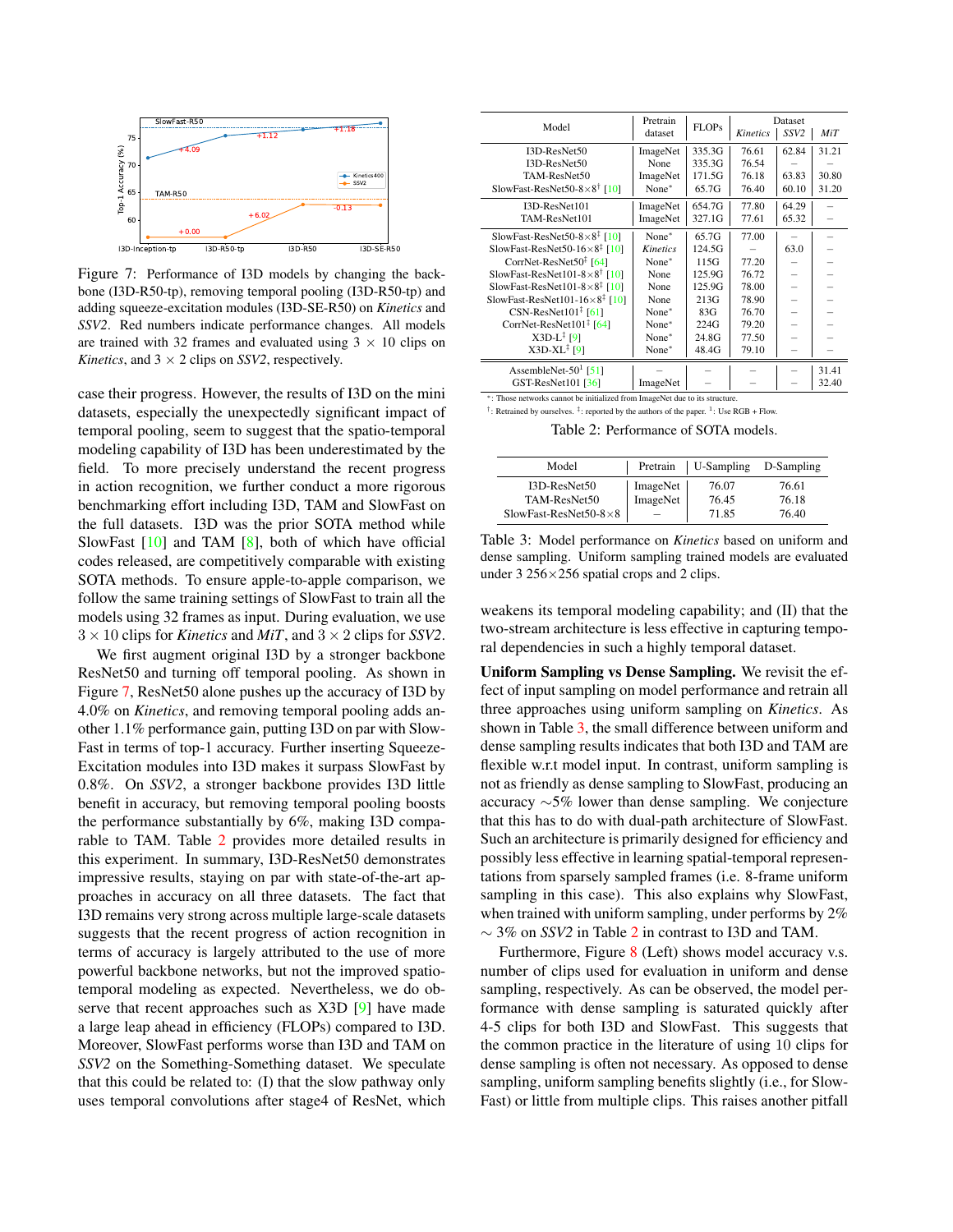

Figure 8: Model performance tested using 3 256×256 spatial crops and different number of clips. 'U': uniform sampling; 'D': dense sampling. Best viewed in color.

|                                |               | Target dataset  |       |           |
|--------------------------------|---------------|-----------------|-------|-----------|
| Model                          | <b>UCF101</b> | HMDB51   Jester |       | Mini-SSV2 |
| I3D-ResNet50                   | 97.12         | 72.32           | 96.39 | 65.86     |
| TAM-ResNet50                   | 95.05         | 71.67           | 96.35 | 66.91     |
| SlowFast-ResNet50-8 $\times$ 8 | 95.67         | 74.61           | 96.75 | 63.93     |

Table 4: Top-1 Acc. of Transferability study from *Kinetics*.

that is largely overlooked by the community when assessing model efficiency, i.e., the impact of input sampling. As shown in Figure 8 (Right), when putting I3D and SlowFast in a plot of accuracy v.s. FLOPs for comparison, the advantage of SlowFast over I3D is better and more fairly represented, i.e., when considering uniform sampling for I3D, SlowFast is only slightly more accurate but at the same efficiency in FLOPs. This clearly suggests that input sampling strategy of a model (i.e. uniform or dense) should factor in evaluation for fairness when comparing it to another model.

Model Transferability. We further compare the transferability of the three models trained above on four smallscale datasets including UCF101 [55], HMDB51 [32], Jester [43], and *Mini-SSV2*. We follow the same training setting in Section 5 and finetune 45 epochs with cosine annealing learning rate schedule starting with 0.01; furthermore, since those are 32-frame models, we trained the models with a batch size of 48 with synchronized batch normalization. Table 4 shows the results, indicating that all the three models have very similar performance (difference of less than 2%) on the downstream tasks. In particular, I3D performs on par with the SOTA approaches like TAM and SlowFast in transfer learning (e.g., I3D obtains the best accuracy of 97.12% on UCF101), which once again corroborates the fact that the improved spatio-temporal modeling is largely due the use of stronger backbones.

#### 6.3. Analysis of Spatio-temporal Effects

It's generally believed that temporal modeling is the core for action recognition and state-of-the-art approaches can capture better temporal information. However, it has also been demonstrated on datasets such as *Kinetics* and *Moments-in-Time* (*MiT*) [44] that approaches purely based on spatial modeling [68, 44] can achieve very competitive results compared to more sophisticated spatio-temporal models. More recently, a paper [27] also shows that 2D models outperform their 3D counterparts on the *MiT* bench-

| Dataset       | Frames              | Inception V1 |              |                                                          | ResNet50     |                                                                                         |              |                     |              |              |              |
|---------------|---------------------|--------------|--------------|----------------------------------------------------------|--------------|-----------------------------------------------------------------------------------------|--------------|---------------------|--------------|--------------|--------------|
|               |                     | None         |              | I3D   Conv.   TAM   None   I3D   Conv.   TAM   TSM   NLN |              |                                                                                         |              |                     |              |              |              |
| Mini-SSV2     | $f = 8$<br>$f = 16$ | 33.1<br>34.7 | 56.4<br>61.8 | 58.2<br>63.7                                             |              | $\begin{array}{ c c c } \hline 59.7 & 33.9 \\ \hline 63.9 & 35.3 \\ \hline \end{array}$ | 66.2         | $62.6$ 61.6<br>65.7 | 65.4<br>68.6 | 64.1<br>67.4 | 53.0<br>55.0 |
| Mini-Kinetics | $f = 8$<br>$f = 16$ | 70.4<br>70.5 | 68.1<br>70.9 | 68.3<br>70.7                                             | 68.8<br>70.0 | 72.1<br>72.5                                                                            | 73.3<br>75.5 | 71.5<br>73.4        | 74.1<br>76.4 | 74.1<br>75.6 | 73.7<br>74.5 |

Table 5: Performance of different temporal aggregation strategies w/o temporal pooling. FLOPs and parameters of different models can be found in the supplementary material.

mark. These findings seem to imply that more complex temporal modeling is not necessary for "static" datasets such as *Kinetics* and *MiT*. We believe that lack of fairness in performance evaluation leads to confusion on understanding significance of temporal modeling for action recognition.

Temporal Aggregation. The essence of temporal modeling is how it aggregates temporal information. The 2D architecture offers great flexibility in temporal modeling. For example, TSM  $[38]$  and TAM  $[8]$  can be easily inserted into a CNN for learning spatio-temporal features. Here we analyze several basic temporal aggregations on top of the 2D architecture including 1D convolution (*Conv*, i.e., S3D [72]), 1D depthwise convolution (*dw Conv*, i.e., TAM), and TSM. We also consider the non-local network module (NLN) [69] for its ability to capture long-range temporal video dependencies add 3 NLN modules and 2 NLN modules at stage 2 and stage 3 of TSN-ResNet50, respectively as in [69].

Table 5 shows results of using different temporal aggregations as well as those of TSN (i.e., w/o any temporal aggregation) on InceptionV1 and ResNet50. The results suggest that *effective temporal modeling is required for achieving competitive results, even on datasets such as Kinetics where temporal information is thought as non-essential for recognition.* On the other hand, TAM and TSM, while being simple and efficient, demonstrate better performance than the I3D, 1D regular convolution and the NLN module, which have more parameters and FLOPs. We argue it is because the frames sampled under uniform sampling are sparse and it is not suitable to model temporal information in 3D convolution. While TAM and TSM use depthwise convolution that is more effective to model temporal information since it only consider the single feature map at different frames once instead of combining all channels of frames once. We also find the same pattern on full *Kinetics* in Table 3. Interestingly, the NLN module does not perform as expected on *Mini-SSV2*. This is possibly because NLN models temporal dependencies through matching spatial features between frames, which are weak in *Mini-SSV2*.

**Locations of Temporal Modules.** In  $[72]$  and  $[62]$ , some preliminary analysis w.r.t the effect of the locations of temporal modules on 3D models was performed on Kinetics-400. In this experiment, we conduct a similar experiment on both *Mini-Kinetics* and *Mini-SSV2* to understand if this is so for 2D models. We modified TAM-ResNet18 in a number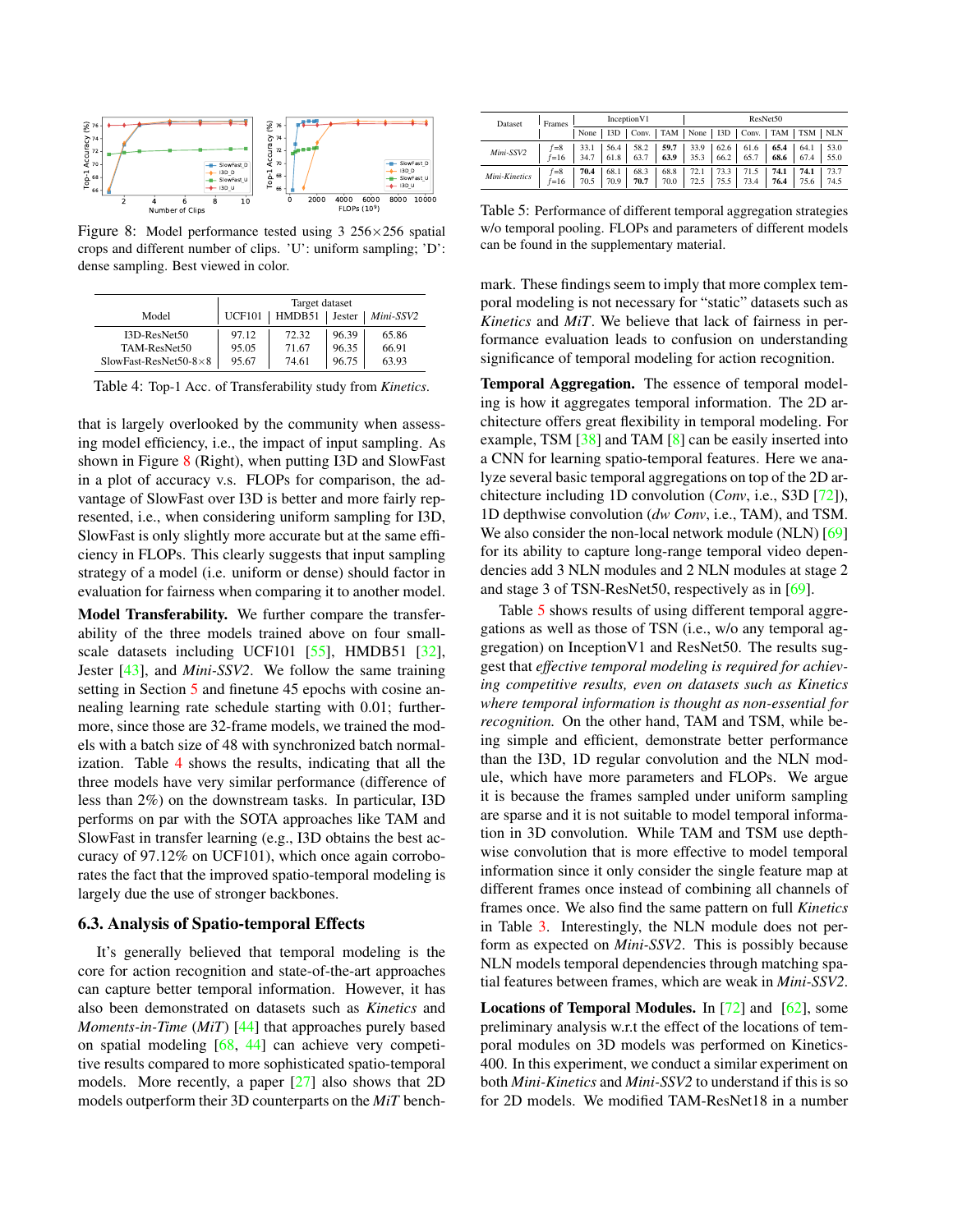|                                                                                  |              | Top-1 Acc. |               |  |  |  |
|----------------------------------------------------------------------------------|--------------|------------|---------------|--|--|--|
| # of TAMs                                                                        | locations    | Mini-SSV2  | Mini-Kinetics |  |  |  |
|                                                                                  | All          | 59.1       | 69.08         |  |  |  |
|                                                                                  | Top-half     | 59.7       | 69.21         |  |  |  |
|                                                                                  | Bottom-half  | 56.5       | 69.27         |  |  |  |
|                                                                                  | Uniform-half | 59.4       | 69.14         |  |  |  |
| Top and bottom mean the residual blocks closer to output and input respectively. |              |            |               |  |  |  |

Table 6: Performance comparison by using different numbers and locations of TAMs in ResNet18 (w/o temporal pooling).

of different ways by keeping: a) half of the temporal modules only in the bottom network layers (*Bottom-Half*); b) half of the temporal modules only in the top network layers (*Top-Half*); c) every other temporal module (*Uniform-Half*); and d) all the temporal modules (*All*). As observed in Table 6, only half of the temporal modules (*Top-Half*) is needed to achieve the best accuracy on *Mini-SSV2* while the accuracy on *Mini-Kinetics* is not sensitive to the number and locations of temporal modules. It is thus interesting to explore if this insightful observation can lead to an efficient but effective video architecture by mixing 2D and 3D modelings, similar to the idea of ECO in [79].

Disentangling Spatial and Temporal Effects. So far we have only looked at the overall spatio-temporal effects of a model (i.e., top-1 accuracy) in our analysis. Here we further disentangle the spatial and temporal contributions of a model to understand its ability of spatio-temporal modeling. Doing so provides great insights into which information, spatial or temporal, is more essential to recognition. We treat TSN w/o temporal pooling as the baseline spatial model as it does not model temporal information. TSN can evolve into different types of spatio-temporal models by adding temporal modules on top of it. With this, we compute the spatial and temporal contributions of a model as follows. Let  $S_a^b(k)$  be the accuracy of a model of some architecture  $a$  that is based on a backbone  $b$  and takes  $k$ frames as input. For instance,  $S_{I3D}^{ResNet50}(16)$  is the accuracy of a 16-frame I3D-ResNet50 model. Then the spatial contribution  $\Phi_a^b$  and temporal improvement of a model  $\Psi_a^b$  $(k$  is omitted here for clarity) are given by,

$$
\Phi_a^b = S_{TSN}^b / \max(S_a^b, S_{TSN}^b)
$$
  
\n
$$
\Psi_a^b = (S_a^b - S_{TSN}^b) / (100 - S_{TSN}^b).
$$
\n(1)

Note that  $\Phi_a^b$  is between 0 and 1;  $\Psi_a^b < 0$  indicates that temporal modeling is harmful to model performance. We further combine  $\Phi_a^b$  and  $\Psi_a^b$  across all models with different backbone networks to obtain average spatial and temporal contributions of a network architecture, as shown below.

$$
\bar{\Phi}_a = \frac{1}{Z_{\Phi}} \sum_{b \in B} \sum_{k \in K} \Phi_a^b(k), \quad \bar{\Psi}_a = \frac{1}{Z_{\Psi}} \sum_{b \in B} \sum_{k \in K} \Psi_a^b(k),
$$
\n(2)

where  $B = \{InceptionV1, ResNet18, ResNet50\}, K = \{8,$ 16, 32, 64}.  $Z_{\Phi}$  and  $Z_{\Psi}$  are the normalization factors.

| <b>Datasets</b> | <b>Metrics</b>       | 13D     | S <sub>3</sub> D | <b>TAM</b> |
|-----------------|----------------------|---------|------------------|------------|
|                 | $\bar\Phi_a$         | 0.53    | 0.53             | 0.52       |
| Mini-SSV2       | $\bar{\Psi}^{ta}$    | 0.46    | 0.45             | 0.47       |
|                 | $\bar{\Psi}^{ta+tp}$ | 0.38    | 0.38             | 0.37       |
|                 | $\bar\Phi_a$         | 0.97    | 0.97             | 0.96       |
| Mini-Kinetics   | $\bar{\Psi}^{ta}$    | 0.06    | 0.08             | 0.09       |
|                 | $\bar{\Psi}^{ta+tp}$ | $-0.08$ | $-0.10$          | $-0.12$    |
|                 | $\bar{\Phi}_a$       | 0.89    | 0.91             | 0.87       |
| Mini-MiT        | $\bar{\Psi}^{ta}$    | 0.04    | 0.03             | 0.04       |
|                 | $\Psi^{ta+tp}$       | 0.02    | 0.02             | 0.04       |

 $\bar{\Psi}_a^{ta}$ : the improvement from temporal aggregation only.

 $\bar{\Psi}_a^{ta+tp}$ : the improvement from combining temporal

Table 7: Effects of spatio-temporal modeling.

Table 7 shows the results of  $\bar{\Phi}_a$  and  $\bar{\Psi}_a$  for three spatiotemporal representations. All three representations behave similarly, namely their spatial modeling contributes slightly more than temporal modeling on *Mini-SSV2*, much higher on *Mini-MiT*, and dominantly on Mini-Kinetics. This convincingly explains why a model lack of temporal modeling like TSN can perform well on *Mini-Kinetics*, but fail badly on *Mini-SSV2*. Note that similar observations have been made in the literature, but not in a quantitative way like ours. Furthermore, while all the approaches indicate the utmost importance of spatial modeling on mini-Kinetics, the results of  $\bar{\Psi}_a^{ta}$  suggest that temporal modeling is more effective on *Mini-Kinetics* than on *Mini-MiT* for both 2D and 3D approaches. We also observe that temporal pooling deters the effectiveness of temporal modeling on all the approach from the results of  $\bar{\Psi}_a^{ta+tp}$ , which are constantly lower than  $\bar{\Psi}_a^{ta}$ . Such damage is especially substantial on *Mini-Kinetics*, indicated by the negative values of  $\bar{\Psi}_a^{ta+tp}$ .

# 7. Conclusion

In this paper, we conducted a comprehensive comparative analysis of several representative CNN-based video action recognition approaches with different backbones and temporal aggregations. Our extensive analysis enables better understanding of the differences and spatio-temporal effects of 2D-CNN and 3D-CNN approaches. It also provides significant insights with regard to the efficacy of spatiotemporal representations for action recognition.

Acknowledgments. This work is supported by the Intelligence Advanced Research Projects Activity (IARPA) via DOI/IBC contract number D17PC00341. The U.S. Government is authorized to reproduce and distribute reprints for Governmental purposes notwithstanding any copyright annotation thereon. This work is also supported by the MIT-IBM Watson AI Lab.

Disclaimer. The views and conclusions contained herein are those of the authors and should not be interpreted as necessarily representing the official policies or endorsements, either expressed or implied, of IARPA, DOI/IBC, or the U.S. Government.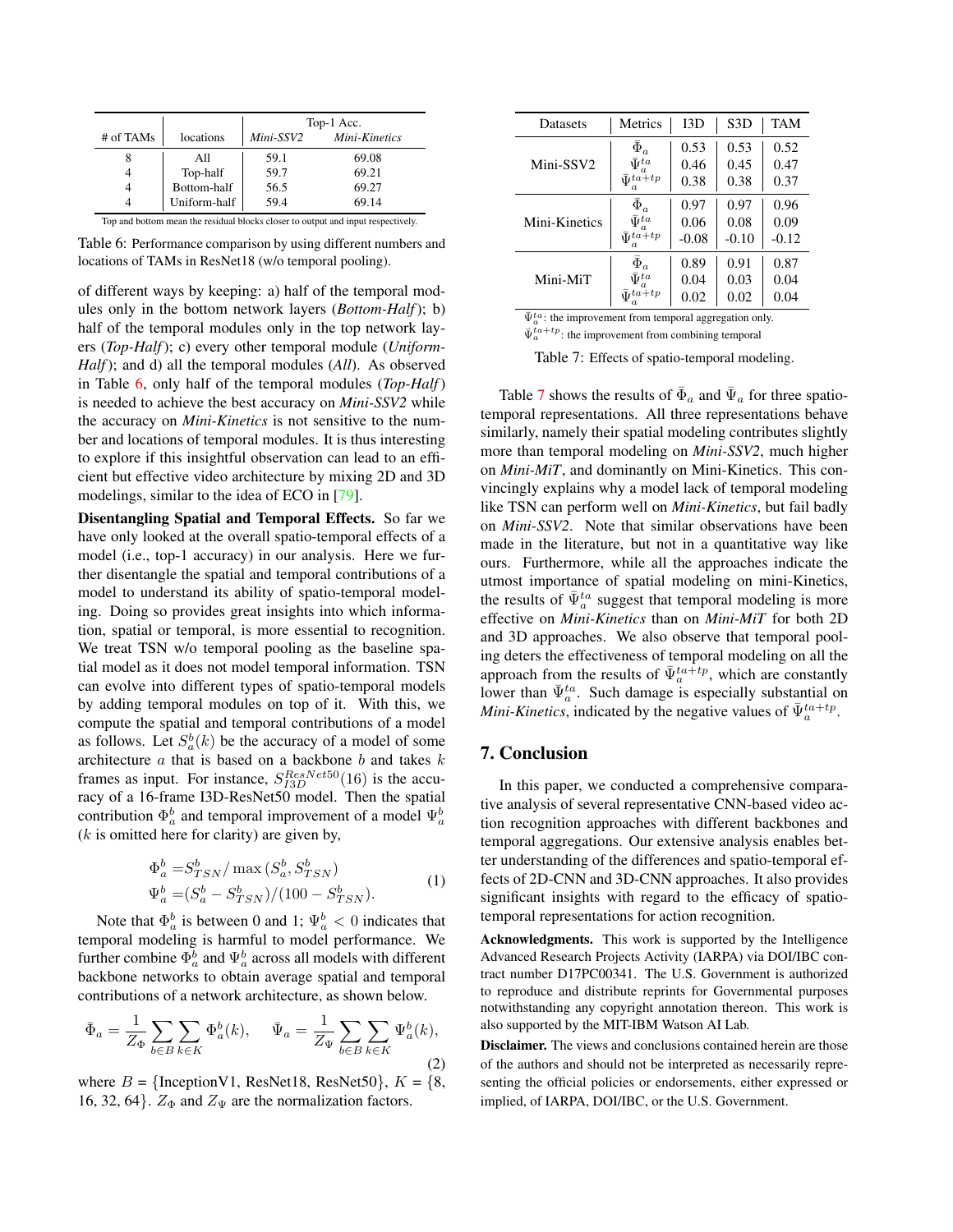## References

- [1] Sami Abu-El-Haija, Nisarg Kothari, Joonseok Lee, Paul Natsev, George Toderici, Balakrishnan Varadarajan, and Sudheendra Vijayanarasimhan. Youtube-8m: A large-scale video classification benchmark. *arXiv:1609.08675*, 2016. 2
- [2] Joao Carreira and Andrew Zisserman. Quo vadis, action recognition? a new model and the kinetics dataset. In *CVPR*, pages 6299–6308, 2017. 1, 2, 3, 4
- [3] Guilhem Chéron, Ivan Laptev, and Cordelia Schmid. P-cnn: Pose-based cnn features for action recognition. In *ICCV*, pages 3218–3226, 2015. 2
- [4] Jia Deng, Wei Dong, Richard Socher, Li-Jia Li, Kai Li, and Li Fei-Fei. Imagenet: A large-scale hierarchical image database. In *2009 IEEE conference on computer vision and pattern recognition*, pages 248–255. Ieee, 2009. 1
- [5] Ali Diba, Mohsen Fayyaz, Vivek Sharma, M. Mahdi Arzani, Rahman Yousefzadeh, Juergen Gall, and Luc Van Gool. Spatio-temporal channel correlation networks for action classification. In *ECCV*, September 2018. 3
- [6] Jeffrey Donahue, Lisa Anne Hendricks, Sergio Guadarrama, Marcus Rohrbach, Subhashini Venugopalan, Kate Saenko, and Trevor Darrell. Long-term recurrent convolutional networks for visual recognition and description. In *CVPR*, June 2015. 2
- [7] Linxi Fan, Shyamal Buch, Guanzhi Wang, Ryan Cao, Yuke Zhu, Juan Carlos Niebles, and Li Fei-Fei. RubiksNet: Learnable 3D-Shift for Efficient Video Action Recognition. In *Proceedings of the European Conference on Computer Vision (ECCV)*, 2020. 3
- [8] Quanfu Fan, Chun-Fu (Ricarhd) Chen, Hilde Kuehne, Marco Pistoia, and David Cox. More Is Less: Learning Efficient Video Representations by Temporal Aggregation Modules. In *NeurIPS*, 2019. 1, 2, 3, 4, 6, 7
- [9] Christoph Feichtenhofer. X3d: Expanding architectures for efficient video recognition. In *CVPR*, June 2020. 3, 5, 6
- [10] Christoph Feichtenhofer, Haoqi Fan, Jitendra Malik, and Kaiming He. Slowfast networks for video recognition. *arXiv:1812.03982*, 2018. 1, 3, 5, 6
- [11] Christoph Feichtenhofer, Axel Pinz, and Richard Wildes. Spatiotemporal residual networks for video action recognition. In *NeurIPS*, pages 3468–3476, 2016. 2
- [12] Christoph Feichtenhofer, Axel Pinz, and Richard P Wildes. Spatiotemporal multiplier networks for video action recognition. In *CVPR*, pages 4768–4777, 2017. 2
- [13] Basura Fernando, Efstratios Gavves, Jose M Oramas, Amir Ghodrati, and Tinne Tuytelaars. Modeling video evolution for action recognition. In *CVPR*, pages 5378–5387, 2015. 2
- [14] Deepti Ghadiyaram, Du Tran, and Dhruv Mahajan. Largescale weakly-supervised pre-training for video action recognition. In *CVPR*, pages 12046–12055, 2019. 3
- [15] Rohit Girdhar, Joao Carreira, Carl Doersch, and Andrew Zisserman. Video action transformer network. In *CVPR*, pages 244–253, 2019. 2
- [16] Rohit Girdhar, Deva Ramanan, Abhinav Gupta, Josef Sivic, and Bryan Russell. Actionvlad: Learning spatio-temporal aggregation for action classification. In *CVPR*, pages 971– 980, 2017. 2
- [17] Rohit Girdhar, Deva Ramanan, Abhinav Gupta, Josef Sivic, and Bryan Russell. Actionvlad: Learning spatio-temporal aggregation for action classification. In *Proceedings of the IEEE Conference on Computer Vision and Pattern Recognition (CVPR)*, July 2017. 3
- [18] Rohit Girdhar, Du Tran, Lorenzo Torresani, and Deva Ramanan. Distinit: Learning video representations without a single labeled video. *arXiv:1901.09244*, 2019. 3
- [19] Georgia Gkioxari and Jitendra Malik. Finding action tubes. In *CVPR*, pages 759–768, 2015. 2
- [20] Raghav Goyal, Samira Ebrahimi Kahou, Vincent Michalski, Joanna Materzynska, Susanne Westphal, Heuna Kim, Valentin Haenel, Ingo Fruend, Peter Yianilos, Moritz Mueller-Freitag, et al. The" something something" video database for learning and evaluating visual common sense. In *ICCV*, 2017. 1
- [21] Kensho Hara, Hirokatsu Kataoka, and Yutaka Satoh. Learning spatio-temporal features with 3d residual networks for action recognition. In *ICCV*, pages 3154–3160, 2017. 3, 4
- [22] Kensho Hara, Hirokatsu Kataoka, and Yutaka Satoh. Can Spatiotemporal 3D CNNs Retrace the History of 2D CNNs and ImageNet? In *CVPR*, June 2018. 1, 2, 3
- [23] Dongliang He, Zhichao Zhou, Chuang Gan, Fu Li, Xiao Liu, Yandong Li, Limin Wang, and Shilei Wen. StNet: Local and Global Spatial-Temporal Modeling for Action Recognition. *Proceedings of the AAAI Conference on Artificial Intelligence*, 33(01):8401–8408, July 2019. 3
- [24] Kaiming He, Xiangyu Zhang, Shaoqing Ren, and Jian Sun. Deep Residual Learning for Image Recognition. In *CVPR*, June 2016. 1, 2
- [25] De-An Huang, Vignesh Ramanathan, Dhruv Mahajan, Lorenzo Torresani, Manohar Paluri, Li Fei-Fei, and Juan Carlos Niebles. What makes a video a video: Analyzing temporal information in video understanding models and datasets. In *CVPR*, pages 7366–7375, 2018. 3
- [26] Noureldien Hussein, Efstratios Gavves, and Arnold W.M. Smeulders. Timeception for complex action recognition. In *CVPR*, June 2019. 3
- [27] Matthew Hutchinson, Siddharth Samsi, William Arcand, David Bestor, Bill Bergeron, Chansup Byun, Micheal Houle, Matthew Hubbell, Micheal Jones, Jeremy Kepner, et al. Accuracy and performance comparison of video action recognition approaches. *arXiv:2008.09037*, 2020. 5, 7
- [28] S. Ji, W. Xu, M. Yang, and K. Yu. 3d convolutional neural networks for human action recognition. *IEEE TPAMI*, 35(1):221–231, Jan 2013. 2
- [29] Boyuan Jiang, MengMeng Wang, Weihao Gan, Wei Wu, and Junjie Yan. Stm: Spatiotemporal and motion encoding for action recognition. In *Proceedings of the IEEE/CVF International Conference on Computer Vision (ICCV)*, October 2019. 3
- [30] Andrej Karpathy, George Toderici, Sanketh Shetty, Thomas Leung, Rahul Sukthankar, and Li Fei-Fei. Large-scale video classification with convolutional neural networks. In *CVPR*, pages 1725–1732, 2014. 2
- [31] Will Kay, Joao Carreira, Karen Simonyan, Brian Zhang, Chloe Hillier, Sudheendra Vijayanarasimhan, Fabio Viola,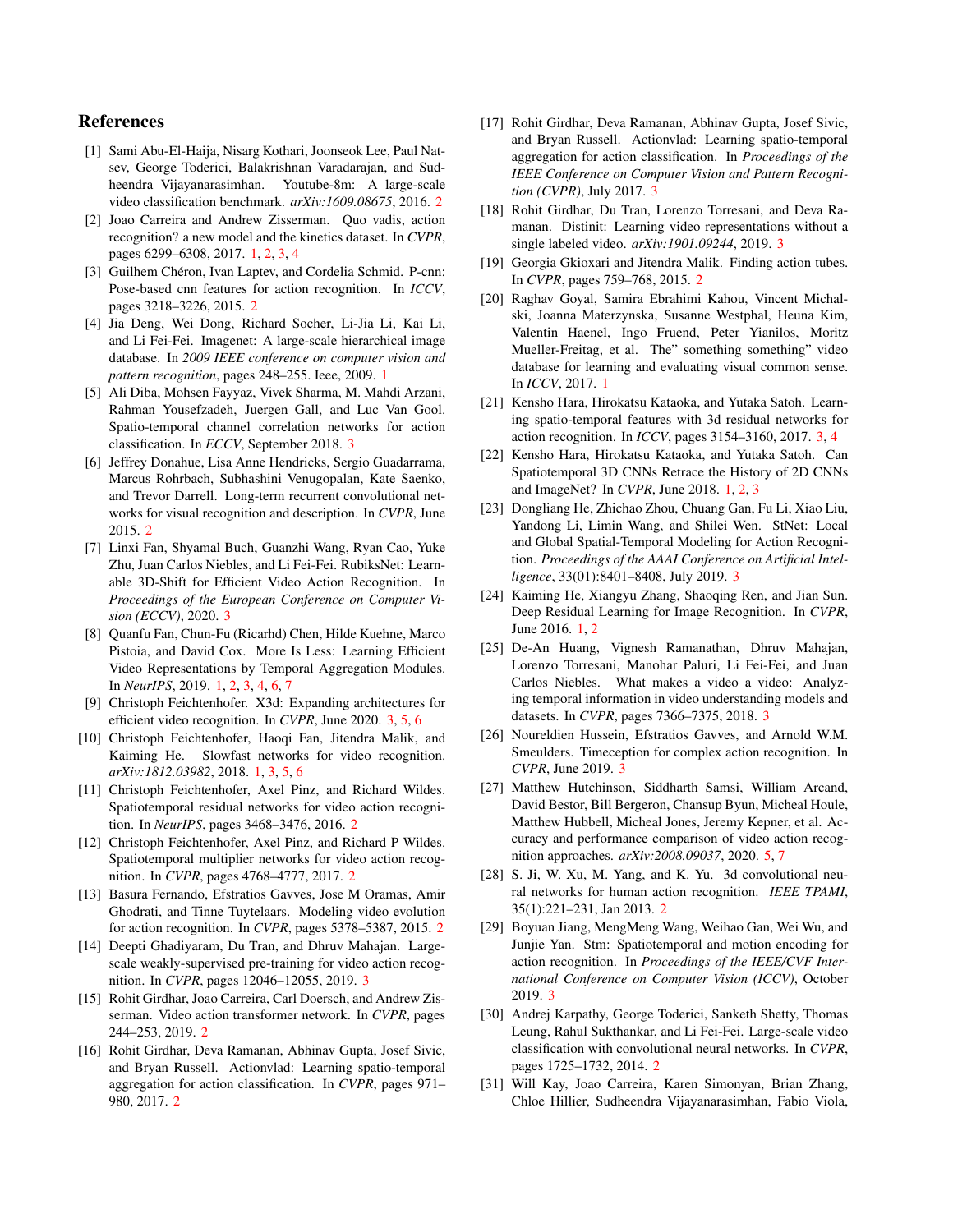Tim Green, Trevor Back, Paul Natsev, et al. The kinetics human action video dataset. *arXiv:1705.06950*, 2017. 1, 2

- [32] H. Kuehne, H. Jhuang, E. Garrote, T. Poggio, and T. Serre. HMDB: a large video database for human motion recognition. In *ICCV*, 2011. 7
- [33] Hilde Kuehne, Alexander Richard, and Juergen Gall. Weakly supervised learning of actions from transcripts. *Computer Vision and Image Understanding*, 163:78–89, 2017. 3
- [34] Myunggi Lee, Seungeui Lee, Sungjoon Son, Gyutae Park, and Nojun Kwak. Motion Feature Network: Fixed Motion Filter for Action Recognition. In Vittorio Ferrari, Martial Hebert, Cristian Sminchisescu, and Yair Weiss, editors, *Computer Vision – ECCV 2018*, pages 392–408, Cham, 2018. Springer International Publishing. 3
- [35] Guy Lev, Gil Sadeh, Benjamin Klein, and Lior Wolf. Rnn fisher vectors for action recognition and image annotation. In *ECCV*, pages 833–850. Springer, 2016. 2
- [36] Chao Li, Qiaoyong Zhong, Di Xie, and Shiliang Pu. Collaborative Spatiotemporal Feature Learning for Video Action Recognition. In *Proceedings of the IEEE/CVF Conference on Computer Vision and Pattern Recognition (CVPR)*, June 2019. 3, 6
- [37] Xinyu Li, Bing Shuai, and Joseph Tighe. Directional Temporal Modeling for Action Recognition. In Andrea Vedaldi, Horst Bischof, Thomas Brox, and Jan-Michael Frahm, editors, *Computer Vision – ECCV 2020*, pages 275–291, Cham, 2020. Springer International Publishing. 3
- [38] Ji Lin, Chuang Gan, and Song Han. Temporal Shift Module for Efficient Video Understanding. In *ICCV*, 2019. 1, 2, 3, 7
- [39] Zhaoyang Liu, Donghao Luo, Yabiao Wang, Limin Wang, Ying Tai, Chengjie Wang, Jilin Li, Feiyue Huang, and Tong Lu. TEINet: Towards an Efficient Architecture for Video Recognition. *Proceedings of the AAAI Conference on Artificial Intelligence*, 34(07):11669–11676, Apr. 2020. 3
- [40] Chenxu Luo and Alan L Yuille. Grouped spatial-temporal aggregation for efficient action recognition. In *ICCV*, pages 5512–5521, 2019. 1
- [41] Chenxu Luo and Alan L. Yuille. Grouped spatial-temporal aggregation for efficient action recognition. In *Proceedings of the IEEE/CVF International Conference on Computer Vision (ICCV)*, October 2019. 3
- [42] Brais Martinez, Davide Modolo, Yuanjun Xiong, and Joseph Tighe. Action recognition with spatial-temporal discriminative filter banks. In *Proceedings of the IEEE/CVF International Conference on Computer Vision (ICCV)*, October 2019. 3
- [43] Joanna Materzynska, Guillaume Berger, Ingo Bax, and Roland Memisevic. The jester dataset: A large-scale video dataset of human gestures. In *ICCV Workshops*, Oct 2019. 7
- [44] Mathew Monfort, Alex Andonian, Bolei Zhou, Kandan Ramakrishnan, Sarah Adel Bargal, Yan Yan, Lisa Brown, Quanfu Fan, Dan Gutfreund, Carl Vondrick, et al. Moments in time dataset: one million videos for event understanding. *IEEE TPAMI*, 2019. 1, 2, 7
- [45] Yingwei Pan, Tao Mei, Ting Yao, Houqiang Li, and Yong Rui. Jointly modeling embedding and translation to bridge video and language. In *CVPR*, pages 4594–4602, 2016. 2
- [46] Rameswar Panda and Amit K Roy-Chowdhury. Collaborative summarization of topic-related videos. In *CVPR*, pages 7083–7092, 2017. 2
- [47] Sujoy Paul, Sourya Roy, and Amit K Roy-Chowdhury. Wtalc: Weakly-supervised temporal activity localization and classification. In *ECCV*, pages 563–579, 2018. 2
- [48] Xiaojiang Peng, Changqing Zou, Yu Qiao, and Qiang Peng. Action recognition with stacked fisher vectors. In *ECCV*, pages 581–595. Springer, 2014. 2
- [49] AJ Piergiovanni and Michael S. Ryoo. Representation flow for action recognition. In *Proceedings of the IEEE/CVF Conference on Computer Vision and Pattern Recognition (CVPR)*, June 2019. 3
- [50] Zhaofan Qiu, Ting Yao, and Tao Mei. Learning spatiotemporal representation with pseudo-3d residual networks. In *ICCV*, Oct 2017. 2, 3
- [51] Michael S. Ryoo, AJ Piergiovanni, Mingxing Tan, and Anelia Angelova. Assemblenet: Searching for multi-stream neural connectivity in video architectures. In *International Conference on Learning Representations*, 2020. 3, 6
- [52] Zheng Shou, Dongang Wang, and Shih-Fu Chang. Temporal action localization in untrimmed videos via multi-stage cnns. In *CVPR*, pages 1049–1058, 2016. 2
- [53] Gunnar A Sigurdsson, Olga Russakovsky, and Abhinav Gupta. What actions are needed for understanding human actions in videos? In *ICCV*, pages 2137–2146, 2017. 3
- [54] Karen Simonyan and Andrew Zisserman. Two-stream convolutional networks for action recognition in videos. In *NeurIPS*, 2014. 2
- [55] Khurram Soomro, Amir Roshan Zamir, Mubarak Shah, Khurram Soomro, Amir Roshan Zamir, and Mubarak Shah. Ucf101: A dataset of 101 human actions classes from videos in the wild. *arXiv*, 2012. 7
- [56] Nitish Srivastava, Elman Mansimov, and Ruslan Salakhudinov. Unsupervised learning of video representations using lstms. In *ICML*, pages 843–852, 2015. 2
- [57] Swathikiran Sudhakaran, Sergio Escalera, and Oswald Lanz. Gate-shift networks for video action recognition. In *CVPR*, pages 1102–1111, 2020. 1, 3
- [58] Shuyang Sun, Zhanghui Kuang, Lu Sheng, Wanli Ouyang, and Wei Zhang. Optical flow guided feature: A fast and robust motion representation for video action recognition. In *Proceedings of the IEEE Conference on Computer Vision and Pattern Recognition (CVPR)*, June 2018. 3
- [59] C Szegedy, Wei Liu, Yangqing Jia, P Sermanet, S Reed, D Anguelov, D Erhan, V Vanhoucke, and A Rabinovich. Going deeper with convolutions. In *CVPR*, pages 1–9, 2015. 1
- [60] Du Tran, Lubomir Bourdev, Rob Fergus, Lorenzo Torresani, and Manohar Paluri. Learning Spatiotemporal Features With 3D Convolutional Networks. In *ICCV*, 2015. 2, 3
- [61] Du Tran, Heng Wang, Lorenzo Torresani, and Matt Feiszli. Video classification with channel-separated convolutional networks. In *ICCV*, October 2019. 2, 3, 6
- [62] Du Tran, Heng Wang, Lorenzo Torresani, Jamie Ray, Yann LeCun, and Manohar Paluri. A Closer Look at Spatiotemporal Convolutions for Action Recognition. In *CVPR*, June 2018. 2, 3, 4, 7